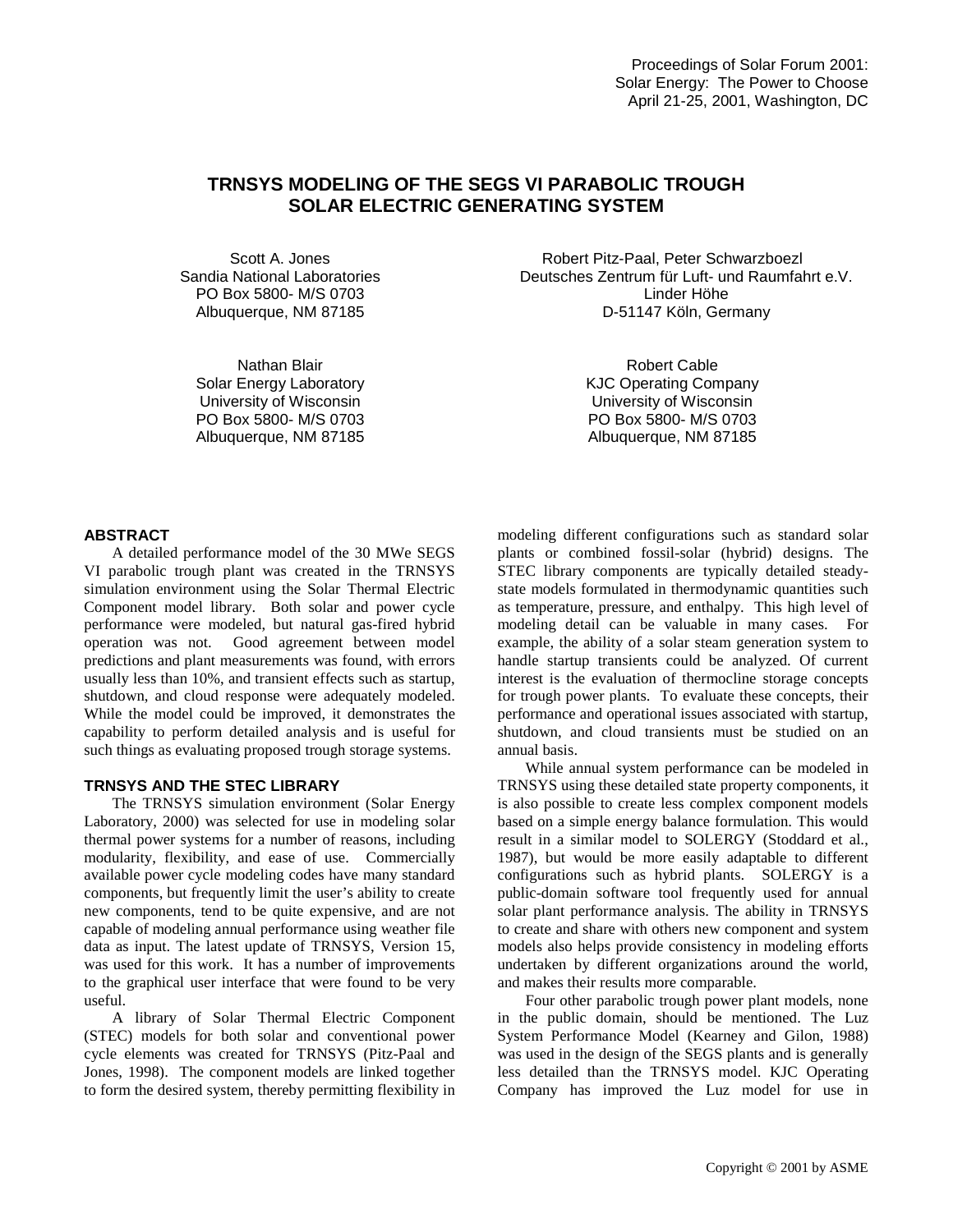evaluating plant performance. The FLAGSOL model (Price et al., 1995) is also derived from the Luz model. It has a less detailed simulation of the power cycle than the TRNSYS model and does not provide cycle process data. These models are not modular like the TRNSYS model. The EASY simulation environment was also used for trough plant simulation and will be discussed later.

## **KJCOC AND THE SEGS PLANTS**

KJC Operating Company (KJCOC) operates 5 of the 9 parabolic trough power plants located in the Mojave desert of California (see Figure 1) that have a total rated capacity of 354 MW. KJCOC has many years of experience operating the five 30-MW plants, and has been able to improve peak output and annual performance while reducing operating and maintenance costs over the years (Cohen et al., 1999).

The SEGS VI plant was chosen for modeling because it has been well characterized and there was high confidence in the quality of the data collected. The SEGS plants are permitted (by their power purchase contracts with the local utility) to use natural gas to supply up to 25% of the annual thermal input, but this feature was not included in this first model. One issue is that the SEGS VI plant's operating conditions change in a complicated way in gas fired mode. Additionally, the logic used to determine the amount and timing of fossil burning is dependent upon many factors, is typically evaluated by skilled human judgement, and so is difficult to implement on the computer. Consequently, days with solar-only operation were used for comparison with model predictions.



**Figure 1. The 30MW SEGS III-VII parabolic trough plants in the California desert.**

## **THE SEGS VI MODEL**

This SEGS VI model differs from a previous Lippke model using the EASY simulation environment (1995) in that publicly available software tools were used and additional complexity was added to more accurately model transient behavior. As will be seen, the steady-state formulation of the models, coupled with the 5-minute time step is sufficient to simulate the plant behavior during the transients studied. Figure 2 shows a schematic of the SEGS VI process flow. Figure 3 shows the TRNSYS user

interface with the SEGS VI model. TRNSYS has the capability to display only part of the system model by assigning components to different, user-definable layers in a similar manner to computer-aided design (CAD) software. Multiple components can also be assigned a single icon called a "macro" to simplify the graphical display, as is the case with the high- and low-pressure turbines and feed water heaters in Figure 3. The lines connecting the components represent the flow of information. For example, the line between the trough field component and the expansion vessel connects the trough field output quantities of temperature and flow rate to the equivalent expansion vessel inputs.

In addition to turning off certain layers of the TRNSYS project shown in Figure 3, some of the connections have been deleted to make the diagram more readable. The methodology for displaying and editing connections in TRNSYS could be improved and made more user friendly. The current methodology results in a very confusing diagram for a complicated system like the SEGS VI model.

## **1. Parabolic Trough Field**

The parabolic trough field model is similar to that of Lippke (1995), and is based on experimental measurements of the SEGS LS-2 trough collector performance (Dudley et al., 1994). The SEGS VI operators manually control the flow rate of the Therminol VP-1 synthetic-oil heat transfer fluid (HTF) through the field of parabolic trough collectors. Normally, they adjust flow to maintain a roughly constant outlet field temperature, and this behavior was modeled. The required mass flow rate of HTF to achieve a user-defined outlet temperature Tout is calculated from a first-law energy balance on the field et field tempe<br>
equired mass<br>
ined outlet<br>
t-law energy l<br>
M =  $\frac{Q_{net}}{C_p(T_{out}-T_s)}$ 

where,

$$
\dot{Q}_{net} = \dot{Q}_{abs} - \dot{Q}_{pipe}
$$

(1)

(2)

and the absorbed power is described by

$$
\dot{Q}_{\text{abs}} = I \cdot A_{\text{aperture}} \cdot [LMS(A + B/2(\Delta T_i + \Delta T_o))] +
$$

$$
C \frac{(\Delta T_i + \Delta T_o)}{2I} + D \frac{(\Delta T_i - \Delta T_o)^3}{2I(\Delta T_i + \Delta T_o)}
$$
(3)

 $_{\rm p}({\rm T_{out}}-{\rm T_{in}})$ net

The coefficients A, B, C and D are empirical factors describing the performance of the collector. The factor L is the incident angle modifier, M considers end losses and S considers shading of parallel rows. Evaluation of these parameters is described by Lippke (1995).  $\Delta T_i$  and  $\Delta T_o$  are the differences between collector inlet and outlet temperature and ambient temperature, and I is the direct normal isolation.  $\dot{Q}_{pipe}$  accounts for losses in the piping.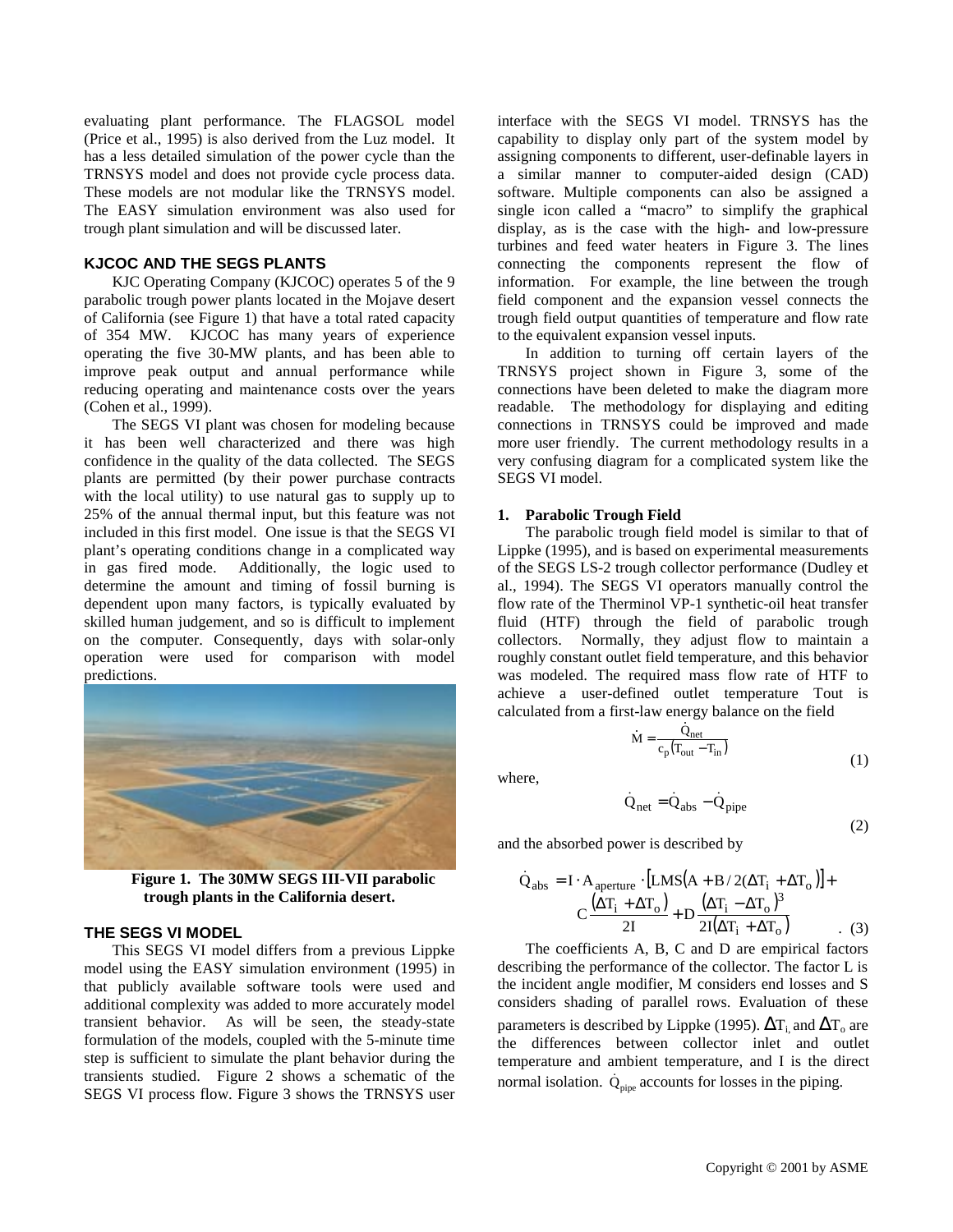

**Figure 2. Schematic of the SEGS VI plant.**



**Figure 3. The SEGS VI TRNSYS model.**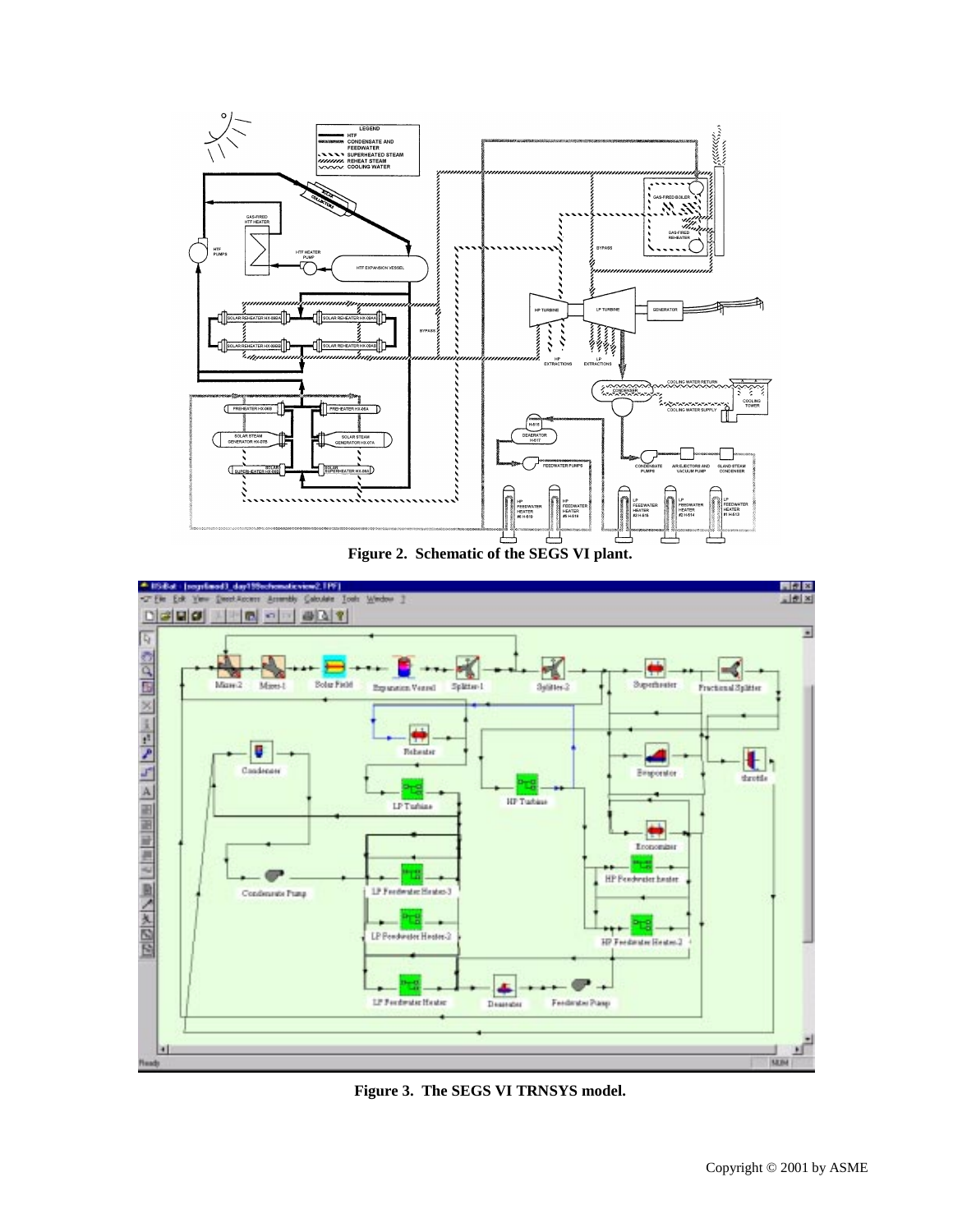When the SEGS VI plant is shut down overnight, the steam generation system is "bottled-up," locking the warm HTF inside. The next time the solar field is operated, the HTF is re-circulated through the field via a bypass loop until its temperature rises to the level of the oil stored in the steam generation system—a value that varies with seasonal and daily weather and is influenced by gas-fired operation. In the model, when the field outlet temperature exceeds 260°C (500°F), a typical value for solar-only operation, flow is directed to the steam generation system and steam production starts.

The HTF undergoes significant volume changes over a day due to changing average temperature. To accommodate this effect at SEGS VI, an expansion vessel is located between the field and the steam generation system. A "Type 4" storage tank component, part of the standard TRNSYS library (Solar Energy Laboratory, 2000), is used to model the expansion vessel.

## **2. Steam Generation System**

The evaporator generates saturated steam and demands feed water flow from the feed water pump. The single-phase economizer, superheater and reheater models use inlet conditions of temperature, pressure, and flow rate of the hot and cold side as input quantities to the model. The transferred heat is evaluated using the effectiveness method in both cases. The overall heat transfer coefficient UA can be scaled with the cold side mass flow rate using a power law. Also, the reference pressure loss may be scaled using a power law with the cold-side flow rate.

## **3. Turbine**

SEGS VI has both high- and low-pressure turbine stages, with reheat of the steam occurring between the stages. Each turbine stage model is assembled using two generic sub-models: one for a turbine stage and one for the steam extraction. The turbine stage evaluates the enthalpy at the stage outlet from the inlet conditions using an inner turbine efficiency that can be specified by the user as a function of the flow rate with a third order polynomial. The pressure at the turbine inlet is evaluated from the pressure at the outlet using Stoidola's law. Mechanical losses are incorporated with a coefficient of mechanical efficiency. The turbine extraction works as an adjustable splitter that receives a flow demand signal, normally from a feed water heater.

To better model turbine startup and shutdown transients, a turbine controller and a bypass loop were added. An approach based on the go/no-go strategy in SOLERGY (Stoddard et al., 1987) was used to define turbine ramp up and synchronization delays for hot, warm, and cold starts. A turbine ramp down period was added to approximate the operator's ability to extend operation by carefully balancing the two competing requirements of steam superheat and minimum pressure. The real turbine operational limitations of a minimum 16.2 bar (235 psi) steam pressure and 22.2°C (40°F) superheat are imposed. When these conditions are not met, steam is diverted around the turbine to the condenser via a bypass circuit and fractional splitter. During startup or shutdown, the fraction sent to the turbine varies linearly between zero and one over the ramp period. A throttling valve in the bypass loop provides the equivalent pressure drop as the turbine would provide under the same conditions.

## **4. Feed Water Heaters**

The feed water heaters are heat exchangers that condense steam extracted from the turbine to heat feed water before it enters the economizer, thereby increasing the Rankine cycle efficiency. Two TRNSYS components were used to model the feed water heaters, the preheater and the subcooler. The preheater model assumes water of constant heat capacity on the cold side and condensing steam on the hot side. It determines the required steam mass flow rate that would keep the water level in the heat exchanger constant using the effectiveness method to calculate heat transfer. The subcooler is a simple 1-phase heat exchanger based on the standard TRNSYS "Type 5" component with the added ability to scale the overall heat transfer as a function of the cold side flow rate.

## **5. Deareator**

The deareator is a type of feed water heater where steam is mixed with subcooled condensate to produce saturated water at the outlet. This helps purge oxygen from the feed water, controlling corrosion. Conservation of energy and mass are used to calculate the required steam flow rate from a turbine extraction to achieve this process.

# **6. Condenser**

Steam exiting the turbine is condensed so that it can be pumped through the steam generation system. Additionally, condensed extraction steam exiting from the feed water heaters is directed to the condenser to be reused. The condenser model assumes a constant temperature difference between the condensate and the cooling water as well as a constant rise in cooling water temperature. Therefore, the condensing pressure depends only on the condensate inlet temperature.

# **RESULTS**

The goal was to create a detailed model that accurately predicted SEGS VI plant behavior on short time scales (i.e. minutes) and through transients. Consequently, the TRNSYS model predictions are compared here with measured plant data on a daily, rather than monthly or annual basis. Results are shown for sunny and cloudy days in 1991 with solar-only operation. Figures 4 and 5 show the weather conditions at KJC on July 18, 1991 and September 19, 1991.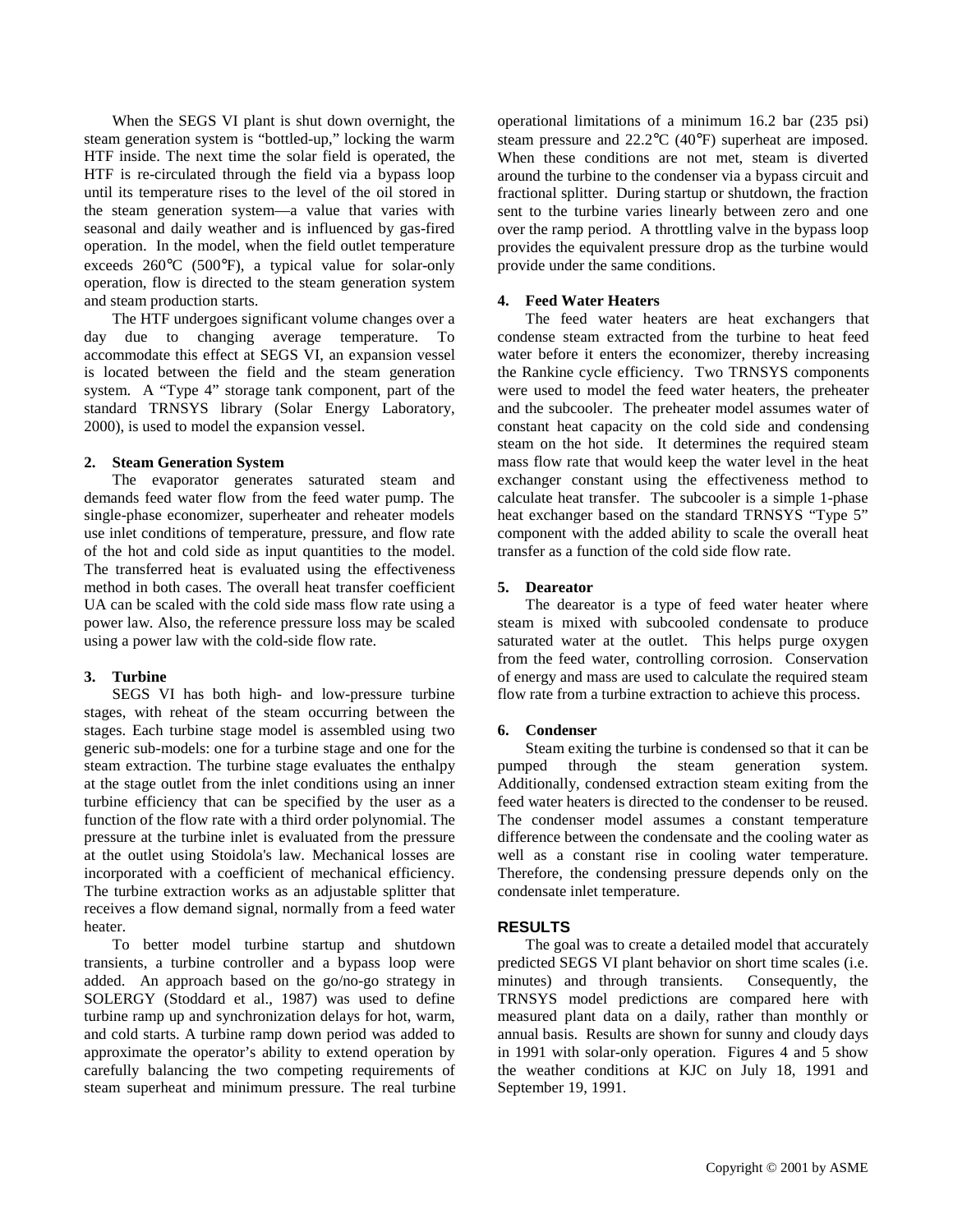

**Figure 4. Weather conditions on 7/18/91.**



**Figure 5. Weather conditions on 9/19/91.**

The solar collection results are presented first, followed by the power cycle results. Figures 6 and 7 show the measured and predicted HTF temperatures for the two days at both the inlet and outlet of the trough field. At SEGS VI, the operators manually control the HTF flow rate to achieve the desired field outlet temperature, leading to the slight variations during steady-state seen in the figures. The model uses feedback to exactly achieve the set point temperature of 38°C for 7/18/91 and 375°C for 9/19/91 when sufficient incident power exists. The good match between measured and predicted outlet temperatures indicates this approach is sufficient to model the operator behavior both in sunny and cloudy conditions. The temporal mismatch in outlet temperatures seen in Figure 6 suggests the thermal capacitance of the system is not precisely modeled. The slight mismatch on the cloudy day is likely due to the same phenomenon, but also could result from the DNI measurement being taken at 1-2 discrete locations while the field covers a wide area (because clouds could affect the two differently). The early morning HTF temperatures assumed in the model are closer to measured values on 7/18/91 than on 9/19/91.



**Figure 6. Measured and predicted HTF temperatures at the inlet and oulet of the trough field on 7/18/91.**



**Figure 7. Measured and predicted HTF temperatures at the inlet and oulet of the trough field on 9/19/91.**

Figures 8 and 9 show overall good agreement between the measured and predicted HTF flow rates for both days. On both mornings (around 8:00 on 7/18/91 and 10:30 on 9/19/91), the operators increased the HTF flow rate during startup more than the model predicted. This special operational approach permits the starting the turbine more quickly by building steam pressure first, then achieving the required superheat. The turbines at SEGS VI and VII benefit from this special procedure, while the SEGS III-V plants do not need such careful operation during startup.

The current plant operating procedure of maintaining a minimum HTF flow rate of 144,000 kg/hr at all times is modeled, but this operating procedure was not always used in 1991. The higher measured flow rate from 7:00 to 8:00 on 9/19/91 was due to the operators aggressively pursuing energy collection. The model increased HTF flow above the minimum value for only a few minutes before 8:00, when absorbed energy was predicted to exceed losses. The operators are able to view the sky and better estimate the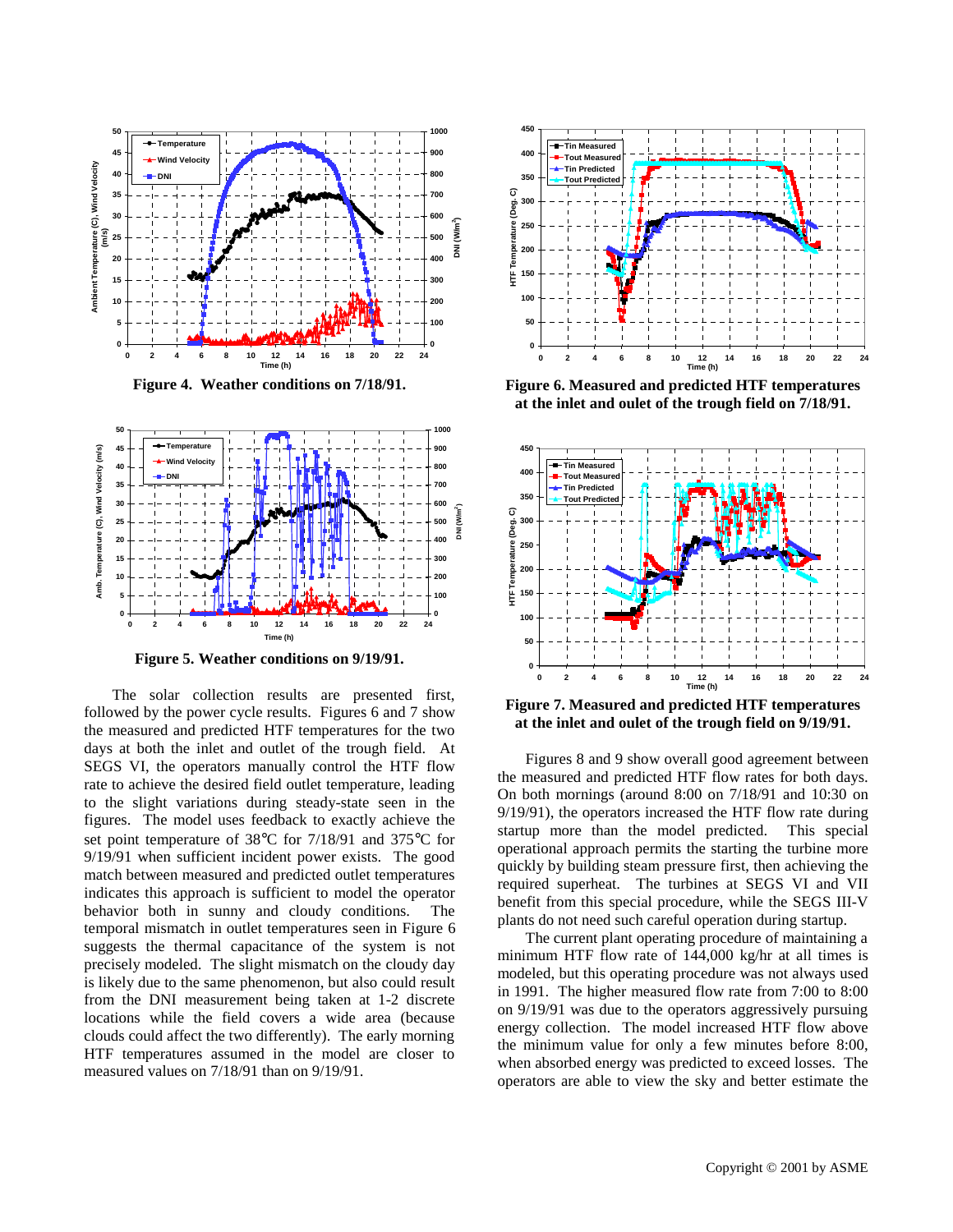future weather than the model, which only uses the current time step's values. It appears in this case, the weather did not respond as the operators hoped, and they had to delay solar collection until later.

Shifting to the power cycle, we see in Figures 10 through 13 the measured and predicted steam temperature and steam pressure at the inlet and outlet of the highpressure turbine for the two days studied. Generally, there is good agreement between measured and predicted values. In particular, the predicted values appear to accurately model the timing.



**Figure 8. Measured and predicted HTF flow rate on 7/18/91.**



**Figure 9. Measured and predicted HTF flow rate on 9/19/91.**

Figure 10 shows that the steam outlet pressures generally match predictions on the clear day, but the predicted inlet pressures are about 8 bar (10%) below measured values. The drop in inlet pressure at 8:20 corresponds with the synchronization of the turbine to the grid, and the production of electricity. While still far above the minimum 16.2 bar pressure required for operation, the turbine synchronization is predicted to occur at a substantial 17 bar lower than measured. Furthermore, the predicted drop in pressure after synchronizing the

turbine is larger than was measured. This is due to the special operating procedure discussed previously, where the operators increase HTF flow to build steam pressure before starting the turbine. Figure 11 shows the steam pressures on 9/19/91, where predictions closely match estimates, even during the turbine synchronization. It appears that both startup and steady turbine behavior is well modeled at part-load on 9/19/91, but requires some adjustment for full-load conditions on 7/18/91. Revised and potentially more complicated startup criteria may be needed.

On 7/18/91, the predicted temperatures (Figure 12) are about 15-30°C above measured values at both the beginning and end of the day. On 9/19/91 with intermittent clouds (Figure13), the predicted turbine outlet temperatures are about 30°C higher than measured, while the inlet temperature predictions are about 10-15°C high. It appears both the pressure loss and inner efficiency equations would benefit from more tuning based on many operating conditions. The low-pressure turbine results are not shown in the interest of brevity.



**Figure 10. Measured and predicted steam pressures in the high pressure turbine on 7/18/91.**



**Figure 11. Measured and predicted steam pressures in the high pressure turbine on 9/19/91.**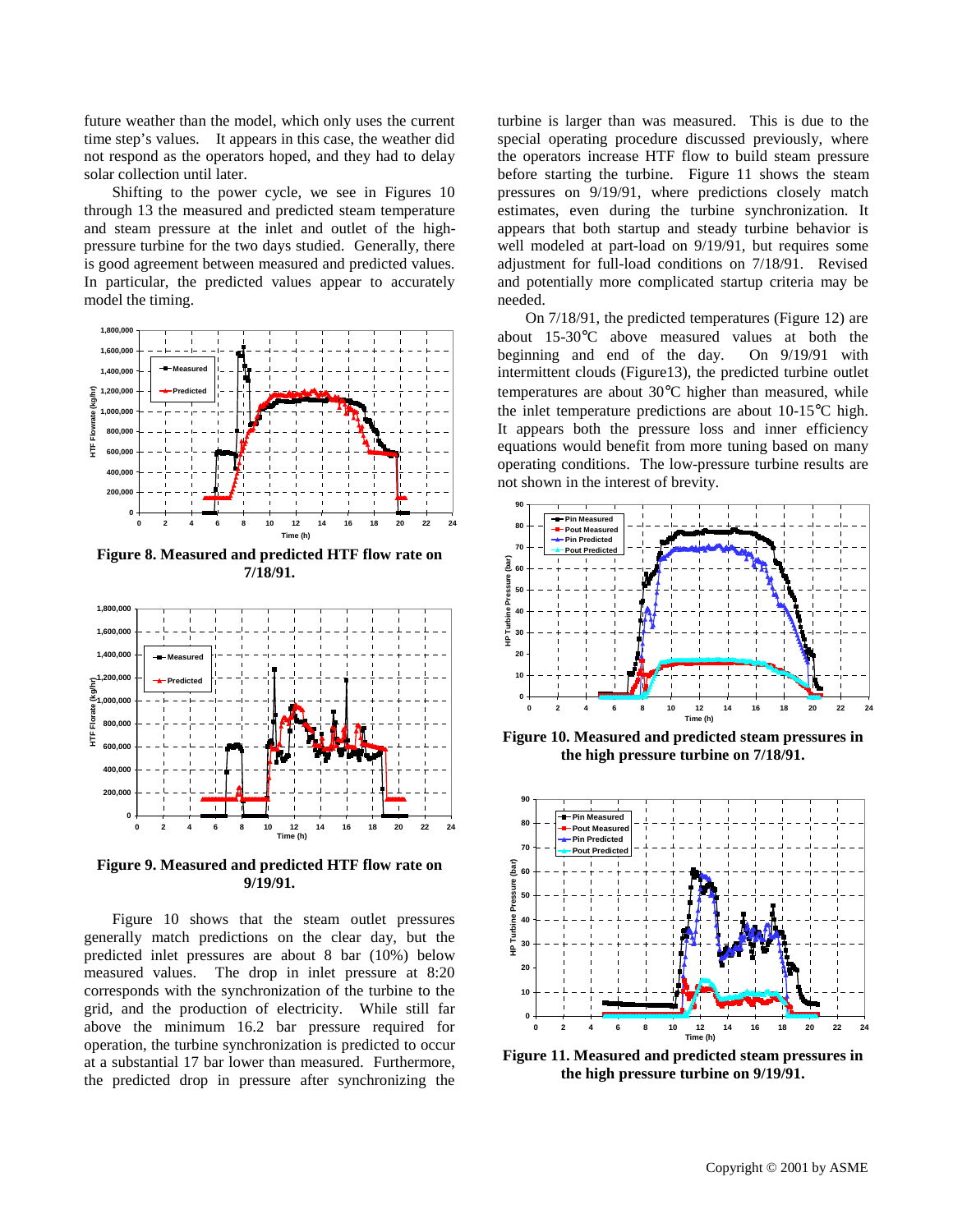

**Figure 12. Measured and predicted steam temperatures in the high pressure turbine on 7/18/91.**



**Figure 13. Measured and predicted steam temperatures in the high pressure turbine on 9/19/91.**

Figures 14 and 15 show the gross power output results and Figures 16 and 17 show the parasitic power results for both days studied. On 7/18/91, the gross power predictions closely match measured values, while there is an over prediction on 9/18/91. The opposite trend is seen with plant parasitic power, where the prediction on the sunny day (7/18/91) differs substantially from the measured values, while there is good agreement on the day with intermittent clouds (9/19/91). Figures 18 and 19 summarize the daily total results from the previous 4 figures, and illustrate this effect clearly. Tuning the turbine model to get better temperature and pressure predictions should also improve the accuracy of gross power production predictions.

As seen in Figure 16, the clear day parasitic power predictions match well in the morning, but have greater error in the afternoon when the ambient temperature is higher. Further work is needed to determine if this is causation, or simply correlation.



**Figure 14. Measured and predicted gross power output on 7/18/91.**



**Figure 15. Measured and predicted gross power output on 9/19/91.**



**Figure 16. Measured and predicted parasitic power use on 7/18/91.**